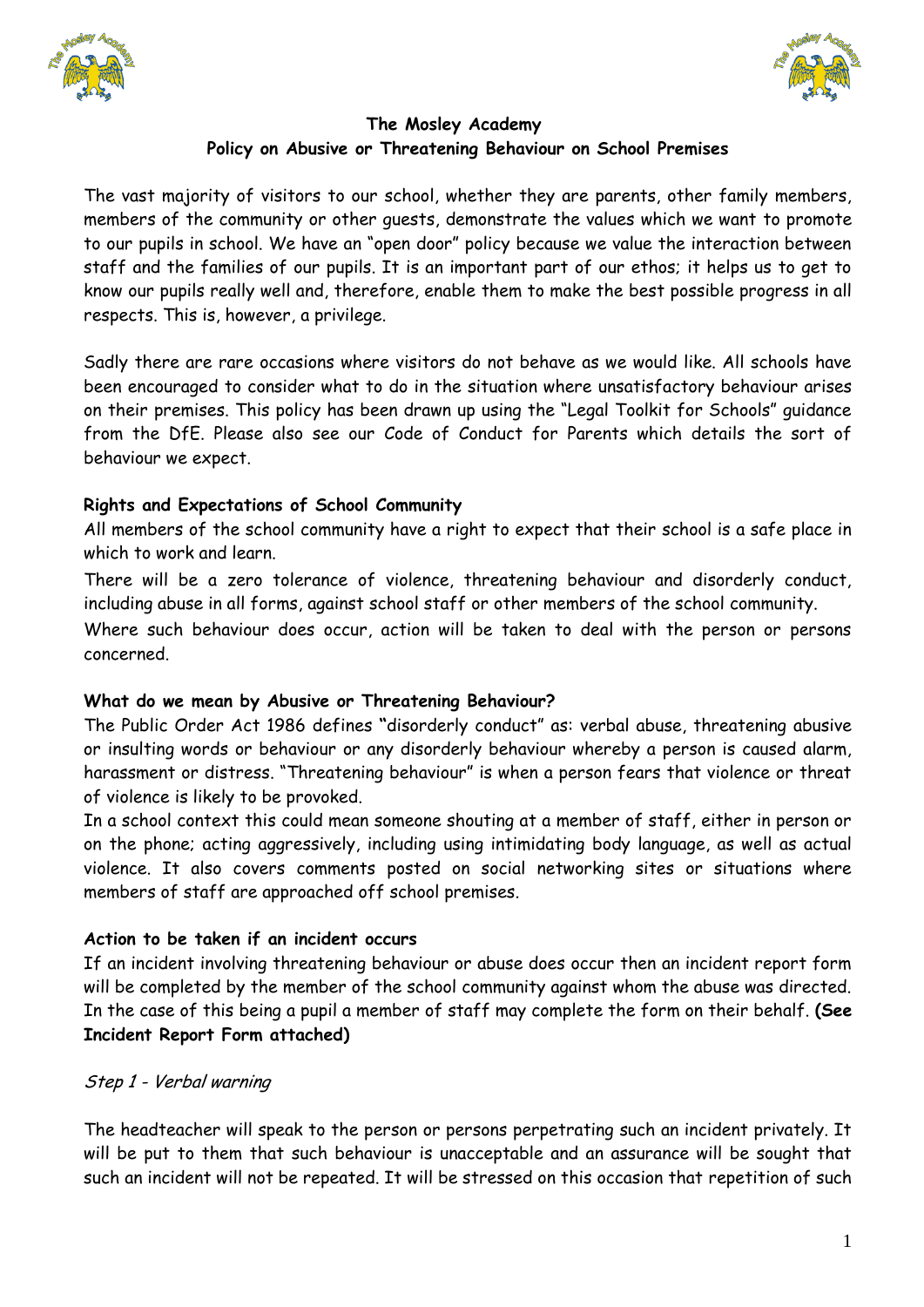an incident will result in further more serious action being taken. If the headteacher has been subject to abuse this will be done by the Chair of Governors (or other appointed independent governor, if the Chair is involved in the incident in any way) 2

## Step 2 – Written warning

If a second incident occurs involving the same person or persons, the headteacher will write to the adult(s) informing them once again that this conduct is unacceptable. As for Step 1, if the headteacher has been subject to abuse this will be done by the Chair or other appointed governor.

NB: Any incidents of violent conduct would immediately proceed to step 5.

At any stage, the school may report serious incidents of abusive and threatening behaviour to the Local Authority. The school has a statutory responsibility to report any racist or discriminatory incidents to the Local Authority (See Equality Policy). Any act of actual or threatened violence will be referred to the police immediately.

## Step 3 – Final written warning

If a third incident occurs involving the same person or persons, the Chair or other appointed independent governor, will write to the adult(s) giving a final warning that this abusive and threatening behaviour is unacceptable, and that a repetition of this conduct will leave the governors no option but to take further action.

### Step 4 – Governors' Ban Letter

If such an incident recurs, or if an initial incident is considered serious enough by the headteacher, the Chair of Governors (or other appointed governor) would be involved to enforce any action deemed necessary. This may result in a person or persons being excluded from school premises.

### Step 5 – Involvement of the police

If following a decision to ban a person from the school premises, that person nevertheless persists in entering school premises and is displaying unreasonable behaviour, such a person may be removed from the school premises as a trespasser under Section 547 of the Education Act 1996 and charged with an offence under the Public Order Act 1986.

All parents, even if excluded from school premises, have a right to seek an appointment to speak to school staff about their child's educational progress.

Other members of the public have no right of access to the school premises. In the case of an incident involving another member of the public steps 1 and 2 as above will be followed. At step 3 the headteacher will write again and at step 4 the headteacher will send the banning letter.

### **September 2019**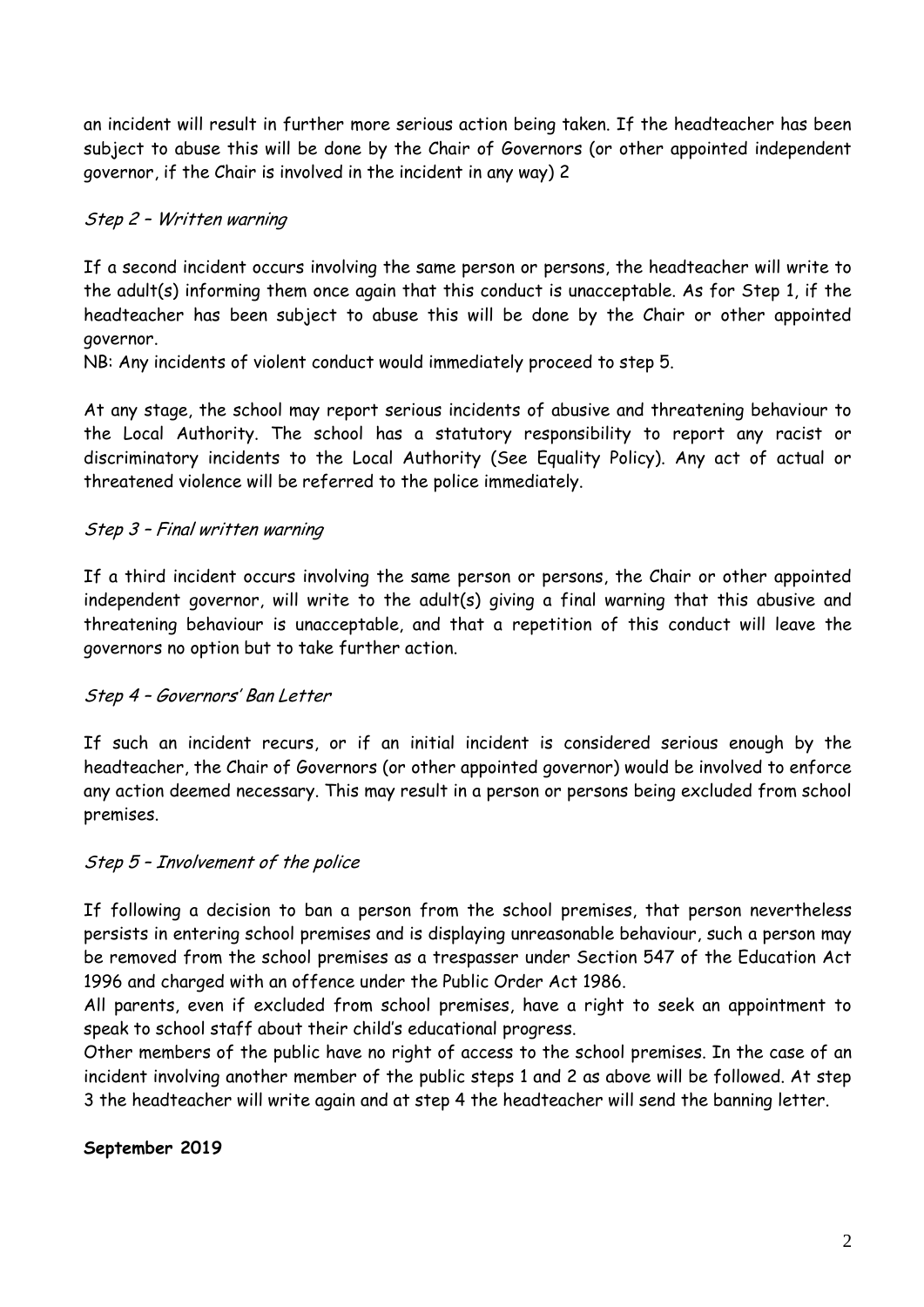



# **The Mosley Academy ABUSIVE OR THREATENING BEHAVIOUR - INCIDENT REPORT FORM**

Date of incident:

Day of the week:

Time:

# **1. Member of staff reporting incident**

Name:

Position:

## **2. Details of person assaulted / verbally abused**

Name:

Job / Position (if member of staff):

## **3. Details of trespasser / assailant / verbal abuser (if known)**

## **4. Witness(es) if any**

Name:

Address:

**\_\_\_\_\_\_\_\_\_\_\_** 

Age (approx): Sex:

### **Other information / relationship between member of staff / abuser if any**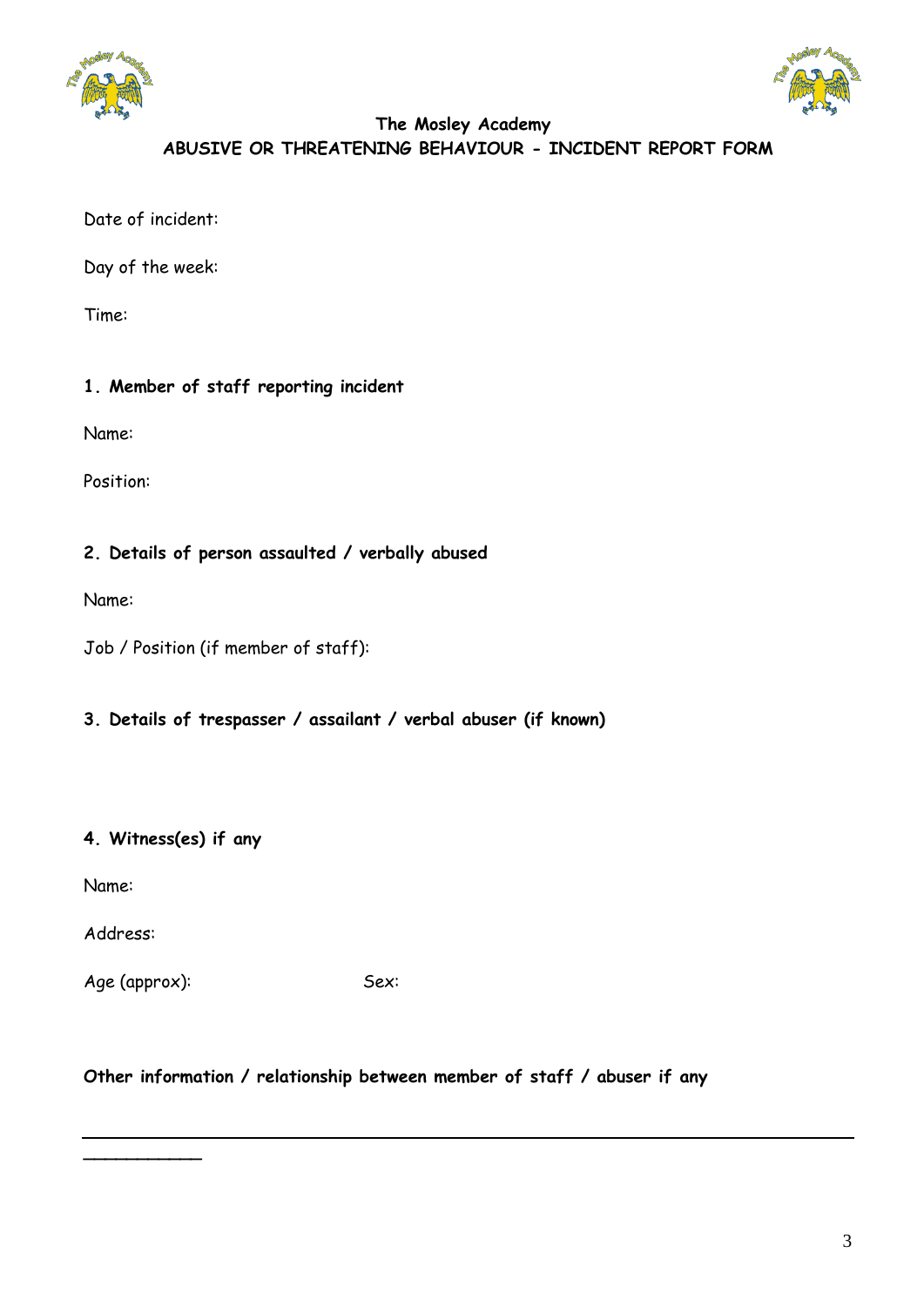**5/ Details of incident** 

**Location of incident:** 

**Outcome (see policy) :** Step

**Has abuser been involved in any previous incidents?**

**Name and contact details of any police officer involved / incident number:** 

**Signed: \_\_\_\_\_\_\_\_\_\_\_\_\_\_\_\_\_\_\_\_\_\_\_\_\_\_\_\_** 

**Date: \_\_\_\_\_\_\_\_\_\_\_\_\_\_\_\_\_\_\_** 

**Please return to the headteacher as soon as possible.**